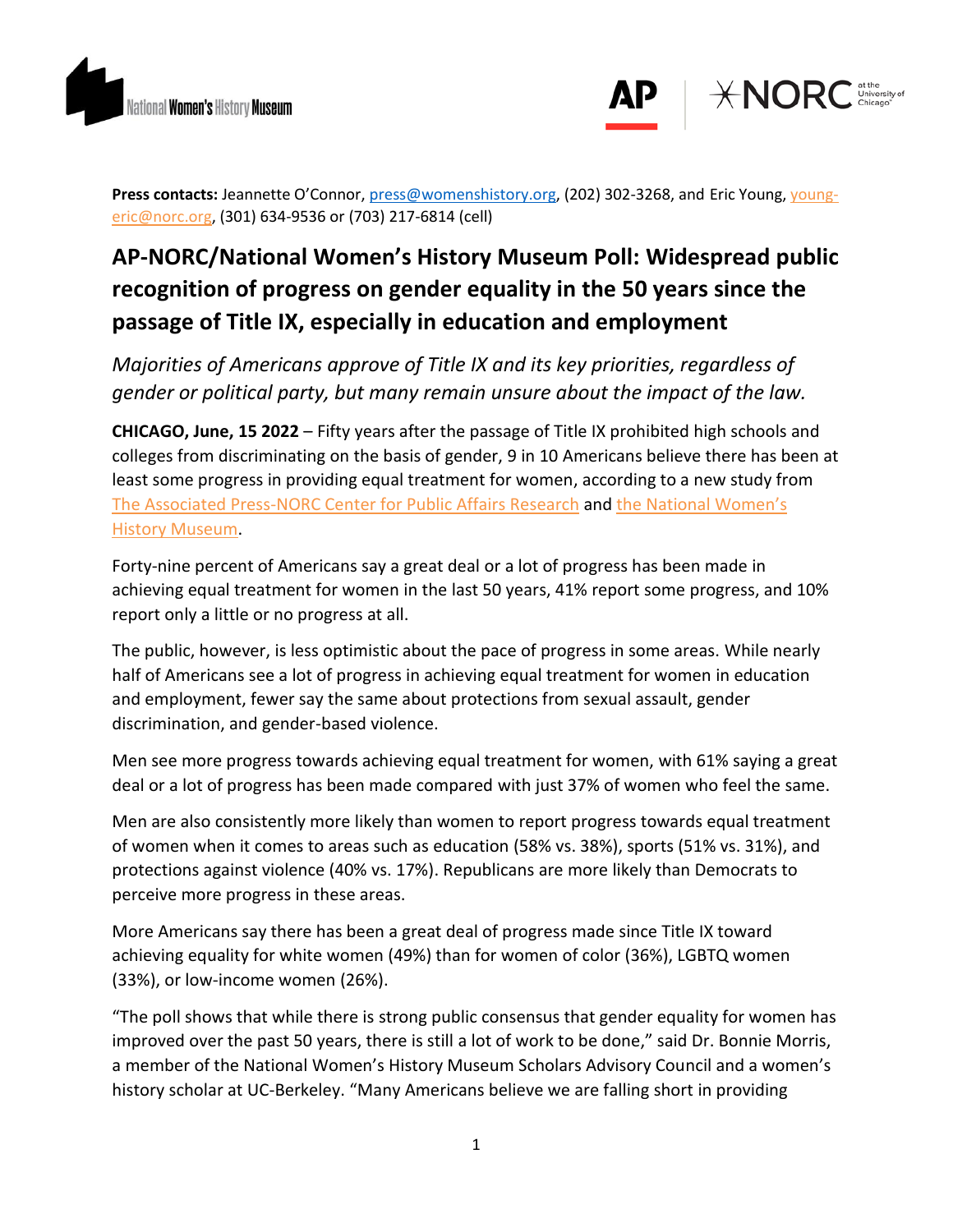



equality for all women, especially in areas such as job discrimination and violence, which Title IX clearly addresses."

Nearly two-thirds of Americans approve of Title IX, including 77% of Democrats and 53% of Republicans and majorities of both men (62%) and women (63%).

There is broad and bipartisan support when it comes to the key priorities Title IX aims to protect. About 8 in 10 say providing equal opportunities and funding for all students is important or essential for colleges and high schools, and 9 in 10 report the same for protecting all students from sexual harassment and female students from discrimination.

And while Title IX is often known for its protections for women and girls in sport, the public prioritizes many other aspects of the law above athletics.

Despite the public consensus that Title IX's priorities are important, many Americans remain unsure of its impact. About a third of the public is unsure if Title IX has had an impact on addressing sexual harassment in schools or protecting LGBTQ students from discrimination. A third are not certain if the law affects them personally and nearly as many are unsure of its impact on gender equality in general.

"Title IX is popular with the public, and it is clear that most Americans realize the importance of the equalities it aims to ensure," said Jennifer Benz, a vice president with The AP-NORC Center. "However, many Americans are still unsure of the connection between the law and its protections."

## **About the Study**

This survey was conducted by The Associated Press-NORC Center for Public Affairs Research with funding from The National Women's History Museum.

Data were collected using the AmeriSpeak Omnibus®, a monthly multi-client survey using NORC's probability-based panel designed to be representative of the U.S. household population. Interviews for this survey were conducted between May 12 and 16, 2022 with adults aged 18 and over representing the 50 states and the District of Columbia. Panel members were randomly drawn from AmeriSpeak, and 1,001 completed the survey—948 via the web and 53 by telephone. The final stage completion rate is 21.0 percent, the weighted household panel response rate is 19.5 percent, and the weighted household panel retention rate is 77.1 percent, for a cumulative response rate of 3.2 percent. The overall margin of sampling error is +/-4.0 percentage points at the 95 percent confidence level, including the design effect. The margin of sampling error may be higher for subgroups.

A full description of the study methodology for the survey can be found at the end of the report at www.apnorc.org .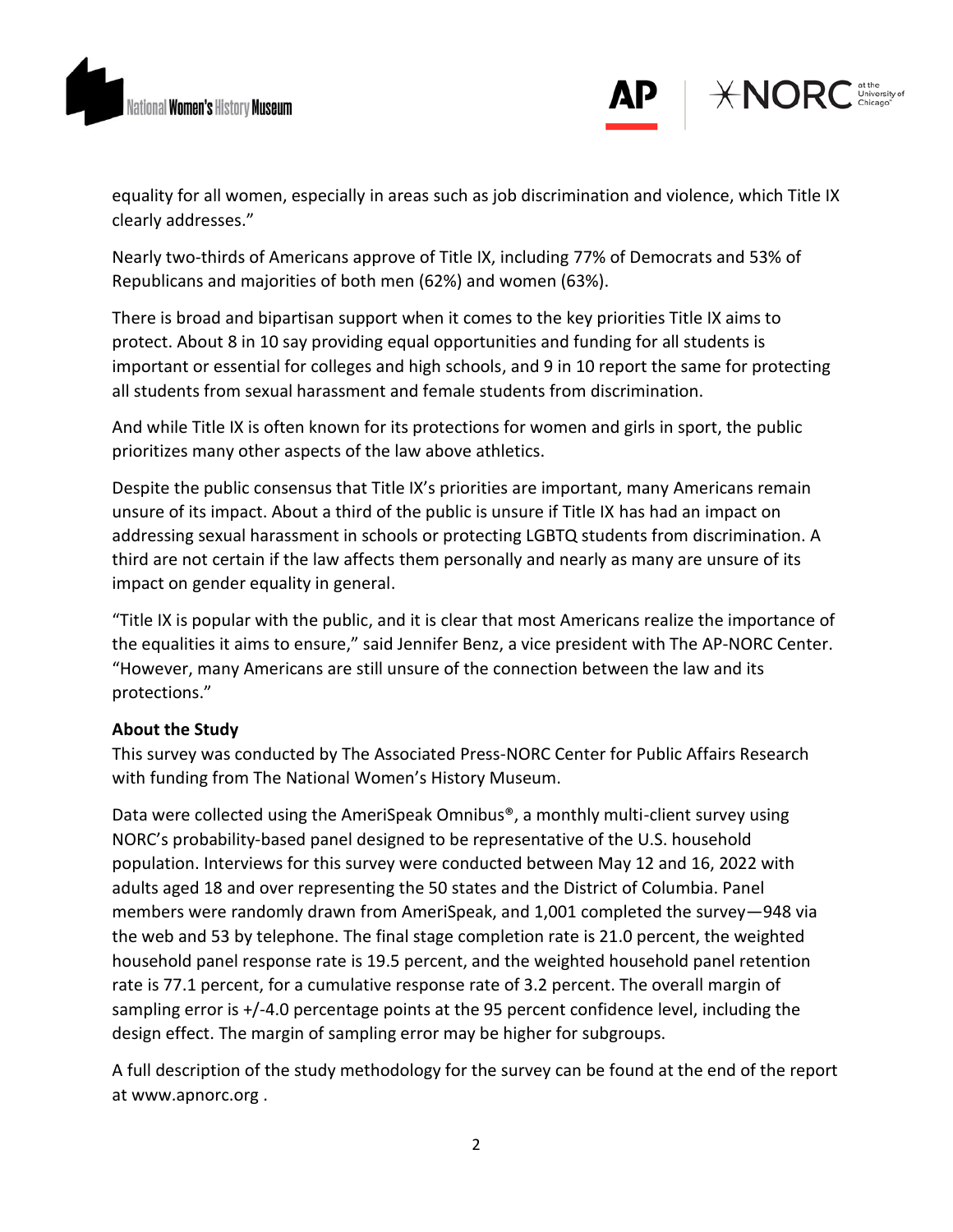



The proper description of the survey's authorship is as follows: This study was conducted by The [Associated Press-NORC Center for Public Affairs Research](http://apnorc.org/Pages/default.aspx) and the [National Women's](https://www.womenshistory.org/)  [History Museum.](https://www.womenshistory.org/)

# **About the Associated Press-NORC Center for Public Affairs Research**

Celebrating its 10th anniversary this year, The AP-NORC Center for Public Affairs Research taps into the power of social science research and the highest-quality journalism to bring key information to people across the nation and throughout the world. [www.apnorc.org](http://www.apnorc.org/)

The Associated Press (AP) is an independent global news organization dedicated to factual reporting. Founded in 1846, AP today remains the most trusted source of fast, accurate, unbiased news in all formats and the essential provider of the technology and services vital to the news business. More than half the world's population sees AP journalism every day. [www.ap.org](http://www.ap.org/)

NORC at the University of Chicago conducts research and analysis that decision-makers can trust. We are an objective, nonpartisan research organization and a pioneer in measuring and understanding the world. We have studied almost every aspect of the human experience and every major news event for more than seven decades. Today, amid an ocean of unverified information, our expertise, objectivity, and scientific rigor are necessary to inform the critical decisions facing society.

#### [www.norc.org](http://www.norc.org/)

The two organizations have established The AP-NORC Center for Public Affairs Research to conduct, analyze, and distribute social science research in the public interest on newsworthy topics, and to use the power of journalism to tell the stories that research reveals. In its 10 years, The AP-NORC Center has conducted more than 250 studies exploring the critical issues facing the public, covering topics like health care, the economy, COVID-19, trust in media, and more.

## **About the National Women's History Museum**

Founded in 1996, the National Women's History Museum (NWHM) is an innovative online museum dedicated to uncovering, interpreting, and celebrating women's diverse contributions to society. A renowned leader in women's history education, the Museum brings to life the countless untold stories of women throughout history, and serves as a space for all to inspire, experience, collaborate, and amplify women's impact—past, present, and future. We strive to fundamentally change the way women and girls see their potential and power.